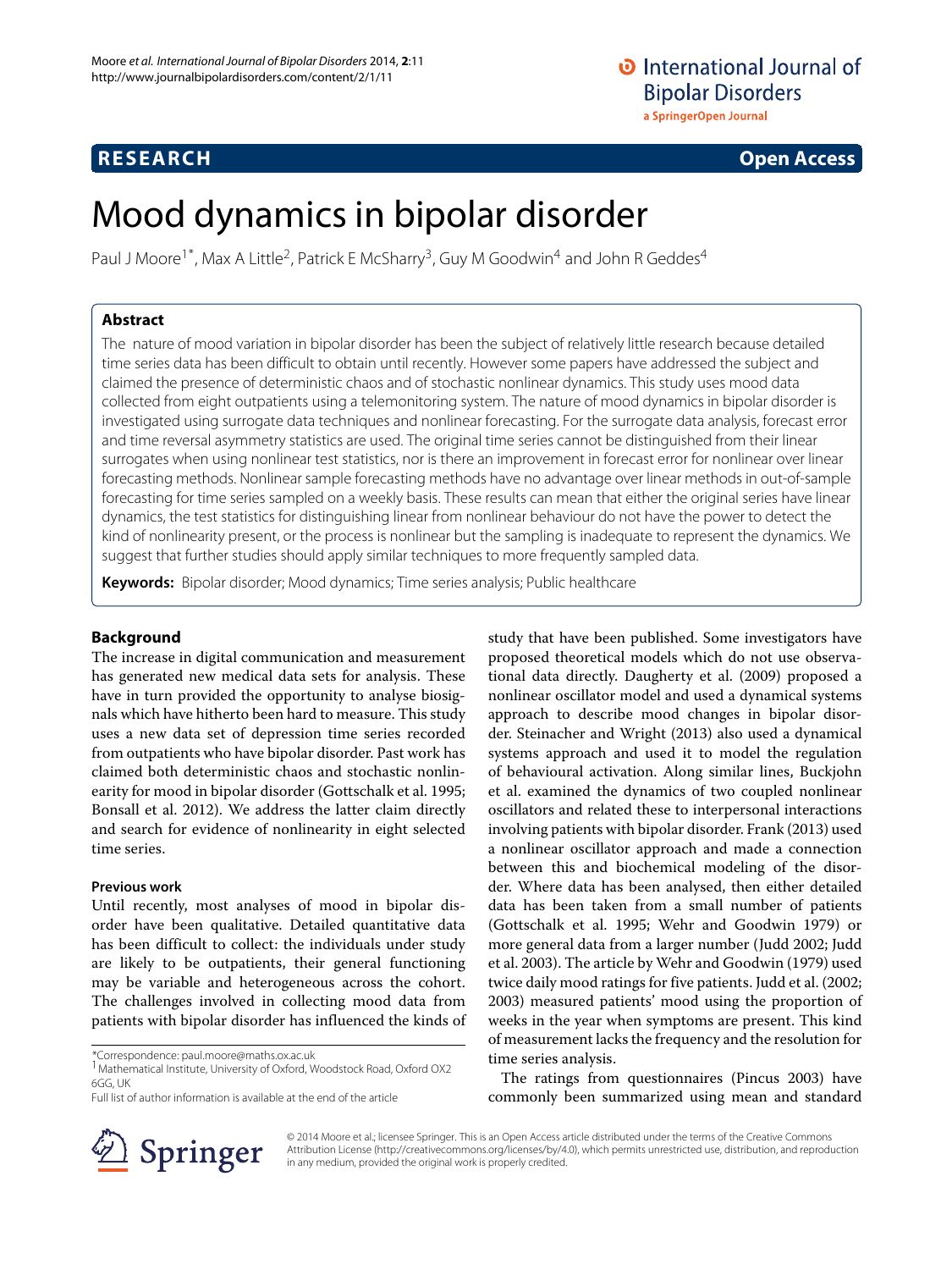deviation although other measures have been used. Pincus [\(1991\)](#page-8-3) introduced *approximate entropy* as a measure of time series regularity or predictability. It was applied to both mood data generally (Yer-agani et al. [2003\)](#page-8-4) and to mood in bipolar disorder (Glenn et al. [2006\)](#page-7-6), where 60 days of mood data from 45 patients was used for the analysis. It was also applied in another study to distinguish between the pre-episodic and other states (Bauer et al. [2011\)](#page-7-7). A summary of papers which report a temporal bipolar mood analysis is given in Table [1.](#page-1-0)

# **Claim of chaotic dynamics**

Gottschalk et al. [\(1995\)](#page-7-0) analysed daily mood records from 7 patients with bipolar disorders and 28 normal controls. The 7 patients with bipolar disorders all had a rapid cycling course; that is, they had all experienced at least 4 affective episodes in the previous 12 months. Patients kept mood records on a daily basis (controls on a twicedaily basis) by marking mood on an analogue scale each evening to reflect average mood over the previous 24 h. The selected participants kept records for a period of 1 to 2.5 years.

Out of the seven patients, six had correlation dimensions which converged at a value less than five, while for controls, the convergence occurred no lower than eight. Equivalent surrogate time series did not show convergence with dimension. From these results, the authors inferred the presence of chaotic dynamics in the time series from patients with bipolar disorder. They noted the unreliability of correlation dimension as an indicator of chaos, but adduced the results from time plots, spectral analysis and phasespace reconstruction to demonstrate the difference from controls. The claim was challenged by Krystal et al. [\(1998\)](#page-7-8) who pointed out that the power-law behaviour is not consistent with chaotic dynamics. In their reply (Gottschalk et al. [1998\)](#page-7-9), Gottschalk et al. commented that the spectra could equally be fitted by an exponential model. The authors did not investigate the Lyapunov

| Page 2 of 9 |  |  |  |
|-------------|--|--|--|
|-------------|--|--|--|

spectrum, which can provide evidence of chaotic dynamics. Their claim of deterministic chaos rested mainly on the convergence of correlation dimension and, as they acknowledged, this is not definitive (McSharry [2005\)](#page-7-10). Their change of model for spectral decay weakened the original claims further - the evidence does not support nor deny it.

#### **Nonlinear time series**

Bonsall and his co-authors (Bonsall et al. [2012\)](#page-7-1) applied time series methods to self-rated depression data from patients with bipolar disorder. The focus of their study was mood stability: they noted that while treatment has often focused on understanding the more disruptive aspects of the disorder such as episodes of mania, the chronic weekto-week mood instability experienced by some patients is a major source of morbidity. The aim of their study was to use a time series approach to describe mood variability in two sets of patients, stable and unstable, whose members are classified by clinical judgement. The time series data were obtained from the Department of Psychiatry in Oxford and was from 23 patients monitored over a period of up to 220 weeks<sup>a</sup>. Patients were divided into two sets of stable and unstable mood based on a psychiatric evaluation of an initial 6-month period of mood score data. Their classification into two groups was made on the basis of mood score charts and non-parametric statistical analysis which is described further in (Holmes et al. [2011\)](#page-7-11). The depression data for each group was then analysed using descriptive statistics, missing value analysis (including the attrition rate) and time series analysis.

The time series analysis was based on applying standard and threshold autoregressive models of order 1 and 2 to the depression data for each patient. The authors concluded that the existence of nonlinear mood variability suggested a range of underlying deterministic patterns. They cited the claims of Gottschalk et al. [\(1995\)](#page-7-0), though not the reply to them (Krystal [1998\)](#page-7-8). They suggested that the difference between the two models could be used to determine whether a patient would occupy a stable or unstable clinical course during their illness and that

<span id="page-1-0"></span>

| <b>Authors</b>           | <b>Subjects</b>   | Scale          | <b>Mood metrics</b> |  |
|--------------------------|-------------------|----------------|---------------------|--|
| Wehr and Goodwin (1979)  | $BP1/2 (n = 5)$   | Bunney-Hamburg | None                |  |
| Gottschalk et al. (1995) | $BP (n = 7)$      | Analogue       | Linear, nonlinear   |  |
| Judd (2002)              | $BP1 (n = 146)$   | PSR scales     | % of weeks at level |  |
| Judd et al. (2003)       | $BP2 (n = 86)$    | PSR scales     | % of weeks at level |  |
| Glenn et al. (2006)      | $BP1 (n = 45)$    | Analogue       | Approx entropy      |  |
| Bonsall et al. (2012)    | $BP1/2 (n = 23)$  | OIDS-SR        | Linear, nonlinear   |  |
| Moore et al. (2012)      | $BP1/2 (n = 100)$ | OIDS-SR        | Linear, nonlinear   |  |
| Moore et al. (2013)      | $BP1/2 (n = 100)$ | QIDS-SR        | Linear, nonlinear   |  |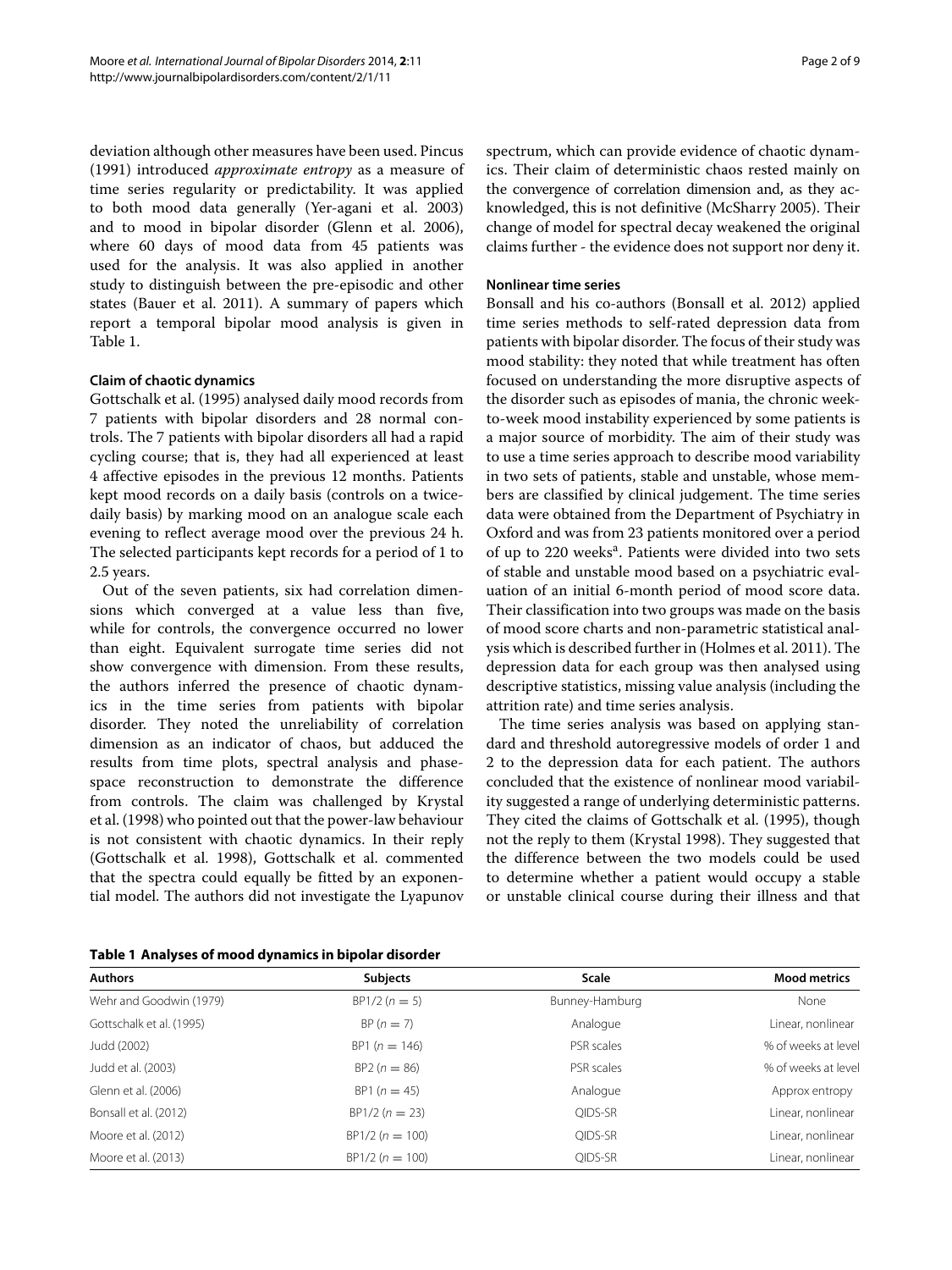the ability to characterize mood variability might lead to treatment innovation.

### **Discussion**

This study has a well-founded motivation. There is evidence that symptoms of bipolar disorder fluctuate over time and it is common for patients to experience problems with mood between episodes (Judd [2002\)](#page-7-4). In approaching time series with unknown dynamics, the use of an autoregressive model is an obvious starting point. However, there are signs that the model fit is poor in this case. The distribution of RMSE values for the stable patients is reported to have a median of 5.7 (0.21 when normalised by the maximum scale value) and the distribution for the unstable patients, a median of 4.1 (0.15 normalised) (Bonsall et al. [2012,](#page-7-1) Data supplement). Further, we note that these are in-sample errors rather than expected prediction errors estimated by out-of-sample forecasting. As such, they are rather high compared with the reported standard deviations (3.4 for the stable group and 6.5 for the unstable group (Bonsall et al. [2012\)](#page-7-1)) suggesting that the unconditional mean might be a better model for the stable group.

The reason for the poor model fit is not clear. A contributing factor might be that the time series are nonstationary: visual inspection of Figures four and five in (Bonsall et al. [2012\)](#page-7-1) shows a variation in mean for some of the time plots. To mitigate non-stationarity, a common technique is to difference the time series, as in ARIMA modelling, or to use a technique that has the equivalent effect, such as simple exponential smoothing.

# **Methods**

In the present study, we search for evidence of nonlinearity using linear surrogates, then compare the expected prediction error of linear and nonlinear forecasting methods on eight selected patients. Time series data was collected as part of the *OXTEXT* [\(http://oxtext.psych.ox.](http://oxtext.psych.ox.ac.uk/) [ac.uk/\)](http://oxtext.psych.ox.ac.uk/) programme which investigates the potential benefits of mood self-monitoring for people with bipolar disorder. OXTEXT uses the *True Colours* [\(https://truecolours.](https://truecolours.nhs.uk/www/) [nhs.uk/www/\)](https://truecolours.nhs.uk/www/) self-management system for mood monitoring which was initially developed to monitor outpatients with bipolar disorder. Each week, patients complete a questionnaire and return the results as a digit sequence by text message or email. The resulting time series of mood ratings are visualised as color-coded graphs for use at an outpatient appointment. This information is used both by clinicians to select appropriate interventions and by the patients themselves for management of their condition. The Oxford mood monitoring system has generated a large database of mood time series which has been used for studying the longitudinal course of bipolar disorder (Bopp et al. [2010\)](#page-7-13) and for nonlinear approaches to

characterising mood by Bonsall et al. [\(2012\)](#page-7-1). The data in the current study used the same telemonitoring techniques and the same rating scales as (Bonsall et al. [2012\)](#page-7-1), but the studies are otherwise independent.

The work reported here has been performed in accordance with Declaration of Helsinki of 1975, as revised in 2004, and was approved by the local Research Ethics Committee ref: 10/H0604/13.

# **The data**

The data used in this study is derived from eight patients with bipolar disorder whose mood was monitored over a period of 5 years. The mood data is returned approximately each week and comprises answers to standard self-rating questionnaires for depression and mania. We restrict the investigation to the depression data which is more amenable to analysis than mania: for some patients, the mania scores are at or near zero for the period of monitoring. The rating scale used for depression is the *Quick Inventory of Depressive Symptomatology - Self Report (QIDS-SR*16*)* (Rush et al. [2000\)](#page-8-6) which covers nine symptom domains for depression (DSM-IV-TR) (American Psychiatric Association [2000\)](#page-7-14). This scale has been evaluated for psychometric properties and found to have high validity (Rush [2003\)](#page-8-7). Each domain can contribute up to 3 points giving a total possible score of 27 on the scale. Details of the selection process are given in Additional file [1:](#page-7-15) Section I and plots of the selected time series are shown in Figure [1.](#page-3-0)

# *Descriptive statistics*

The statistical qualities of the 8 patients in the study are shown in Table [2,](#page-3-1) which includes a comparison with a larger set of 93 patients from which the subset is selected. The patients are selected using the following criteria: (1) a minimum time series length of 100 ratings (only the first 100 ratings are used in the analysis), (2) fewer than 5 missing ratings in the time series and (3) stationarity, measured by comparing the rating distribution between the first and second parts of the time series. Diagnostic subtypes (bipolar I, bipolar II, bipolar NOS) are available for only some of the participants. The depression for each patient is first summarised by its mean, and the median/interquartile range for the mean is shown for each set of patients.

#### **Surrogate data analysis**

The purpose in this section is to examine evidence of nonlinear dynamics in the mood time series. As a first test, the data are examined for correlation structure: if a time series has no serial correlation, then genuine forecasts cannot be made from it. An empirical approach to this analysis is the method of *surrogate data* (Lu [2004;](#page-7-16) Kantz and Schreiber [2004\)](#page-7-17). To test for correlation structure, we permute the original series several times to obtain a surrogate set with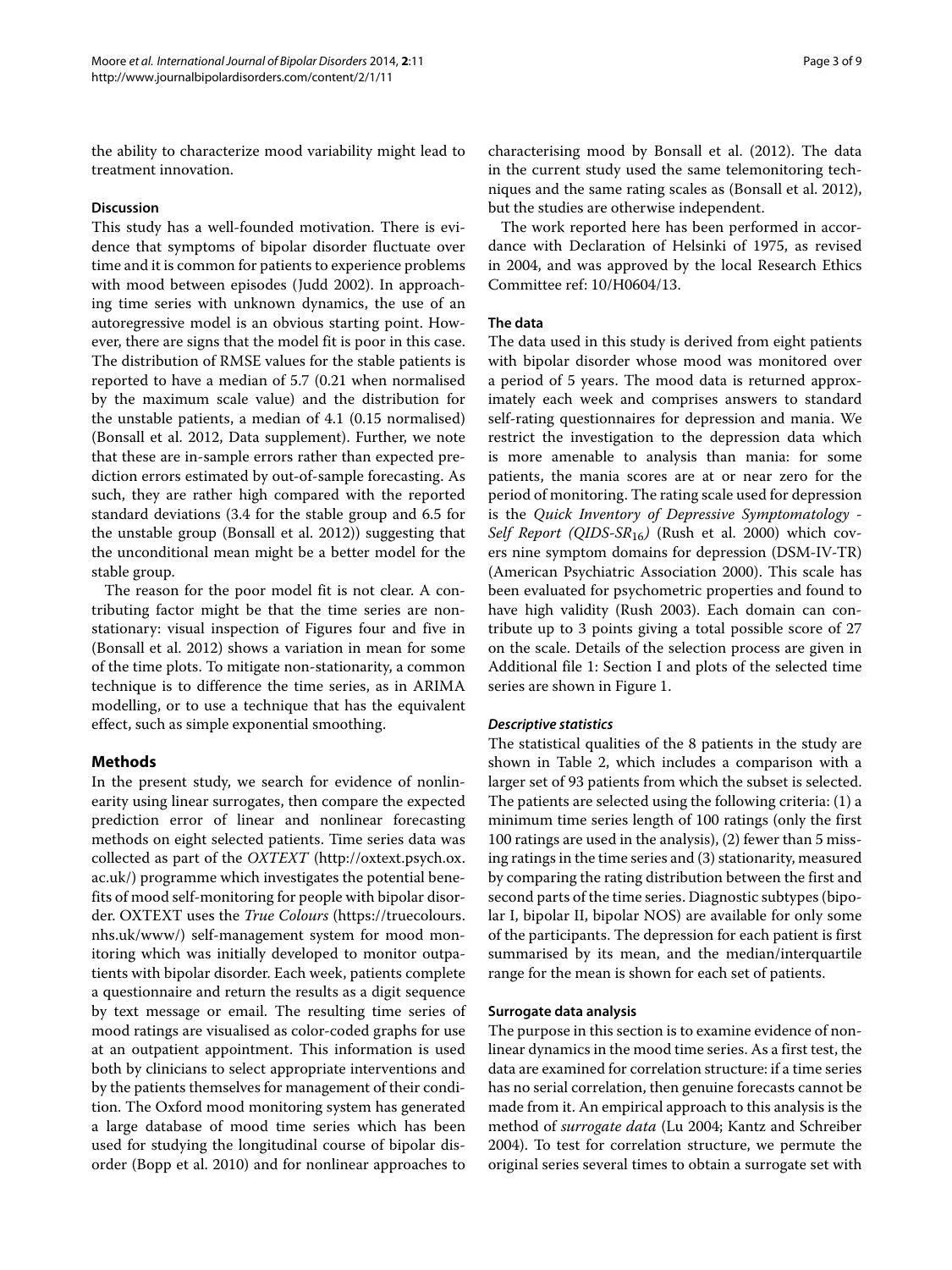

<span id="page-3-0"></span>series having the same amplitude but from a random process. A test statistic is then applied to the original and the surrogates and the results displayed graphically to see if there is a difference. For the null hypothesis of white noise, we use the autocorrelation at varying lags as a test statistic.

Next, we consider the null hypothesis of a linear stochastic model with Gaussian inputs. If this cannot be not rejected, then there is a question over the use of more complex, nonlinear models for forecasting. For this analysis, the surrogate data must be correlated random numbers with the same power spectrum as the original data. This is a property of data which has the same amplitude as the original data but in different phases. Amplitudeadjusted Fourier transform (AAFT) surrogates (Kantz and Schreiber [2004\)](#page-7-17) have a slightly different power spectrum from the original series because the original untransformed linear process has to be estimated. To make the surrogates match the original spectrum more closely, we use corrected AAFT (CAAFT) surrogates (Kugiumtzis [2000\)](#page-7-18).

# **Results**

We first examine the sample autocorrelation function for the eight time series and compare it with that for surrogates which have the same distribution. Figure [2](#page-4-0) shows the results, with the sample acf shown for lags 1 to 6. Seven of the eight time series are distinct from their shuffle surrogates, showing that they have some serial correlation. The time series in the top left panel of Figure [2](#page-4-0) cannot be distinguished from its permutations and thus is unsuitable

<span id="page-3-1"></span>**Table 2 Age, length and mean depression showing median ± interquartile range**

| Set $(n)$ | Sex F/M | BP I/II | Age<br>(years) | Length<br>(points) | <b>Depression</b><br>(OIDS) |
|-----------|---------|---------|----------------|--------------------|-----------------------------|
| A (93)    | 60/33   | 41/22   | $45 + 20$      | $136 + 161$        | $6.4 + 5.3$                 |
| B(8)      | 6/2     | 4/2     | $48 + 28$      | $181 + 67$         | $5.1 + 2.5$                 |

for the purposes of forecasting. We keep this time series in the experimental set to provide a contrast to the other time series.

#### **Testing for nonlinearity**

Figure [3](#page-4-1) shows the autocorrelation of CAAFT surrogates compared with the original eight time series used in this study. The MATLAB software associated with (Kugiumtzis [2000\)](#page-7-18) is used to generate the CAAFT surrogates. It can be seen that they reproduce the original autocorrelation well in most cases although those in the lower right panel are biased downwards.

We next compare the ratio of linear vs. nonlinear insample forecast error for the original and surrogate time series. If there is nonlinearity present, we would expect the nonlinear method to show an improvement over the linear method. The linear method used is persistence, and the nonlinear method is a zero-order nearest-neighbor method which is described in Additional file [1:](#page-7-15) Section II and implemented in the *TISEAN* function lzo-run (Hegger et al. [1999\)](#page-7-19). Figure [4](#page-5-0) shows the result displayed as a histogram, with the error ratio for the original series shown as a dark line. None of the original time series appears to benefit from nonlinear forecasting. The histogram on the bottom-right of the figure shows that the time series is better predicted by the linear method. This is a result of the lower average correlation among the surrogates for this time series, shown in Figure [3.](#page-4-1)

Finally, we compare the original and surrogate time series using a time reversal asymmetry statistic. Asymmetry of the time series when reversed in time can be a signature of nonlinearity (Theiler et al. [1992\)](#page-8-8). A measure of time reversibility is the ratio of the mean cubed to the mean squared differences,

$$
Q = \frac{E[(y_{i+1} - y_i)^3]}{E[(y_{i+1} - y_i)^2]}
$$
 (1)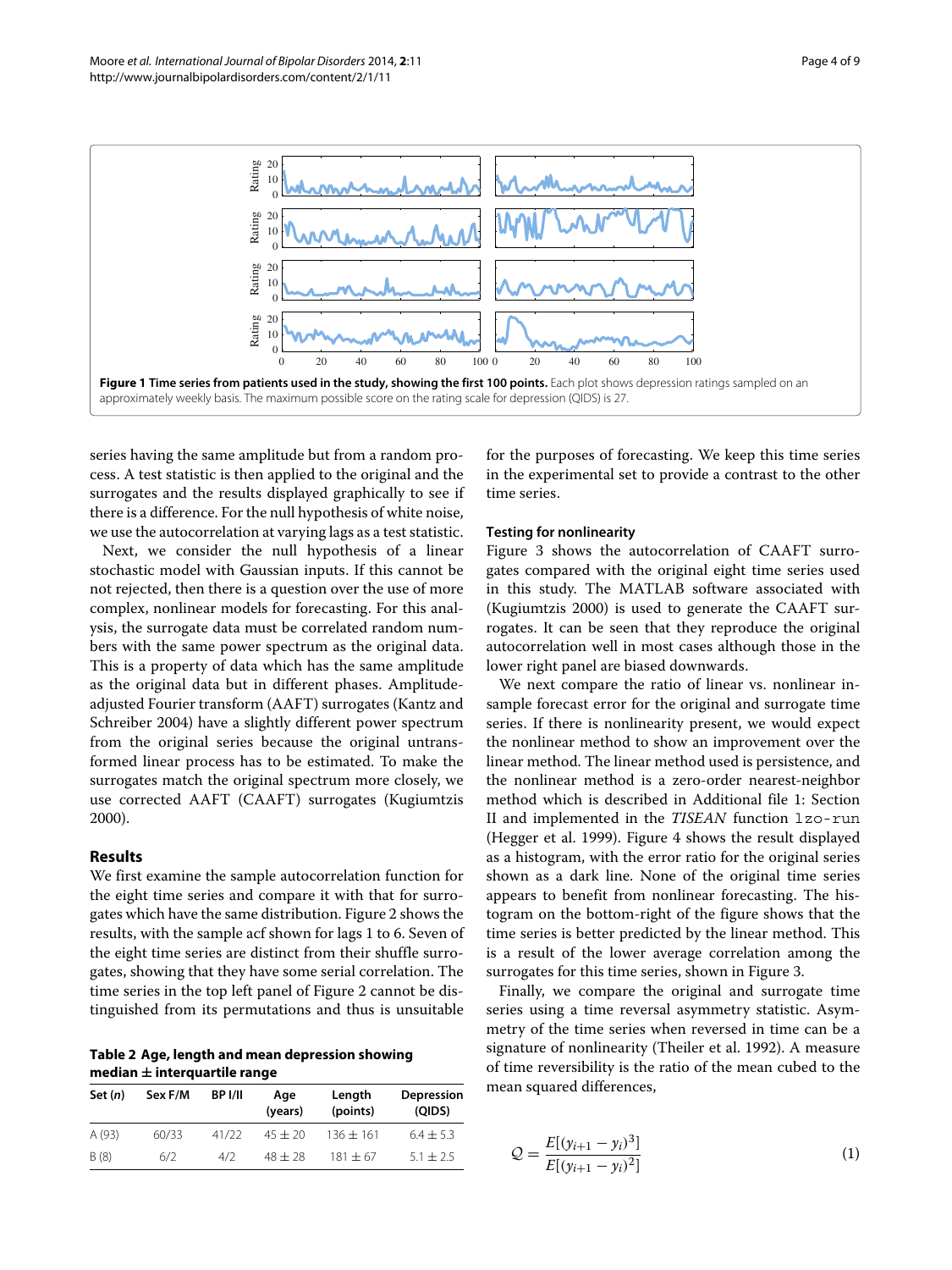

<span id="page-4-1"></span><span id="page-4-0"></span>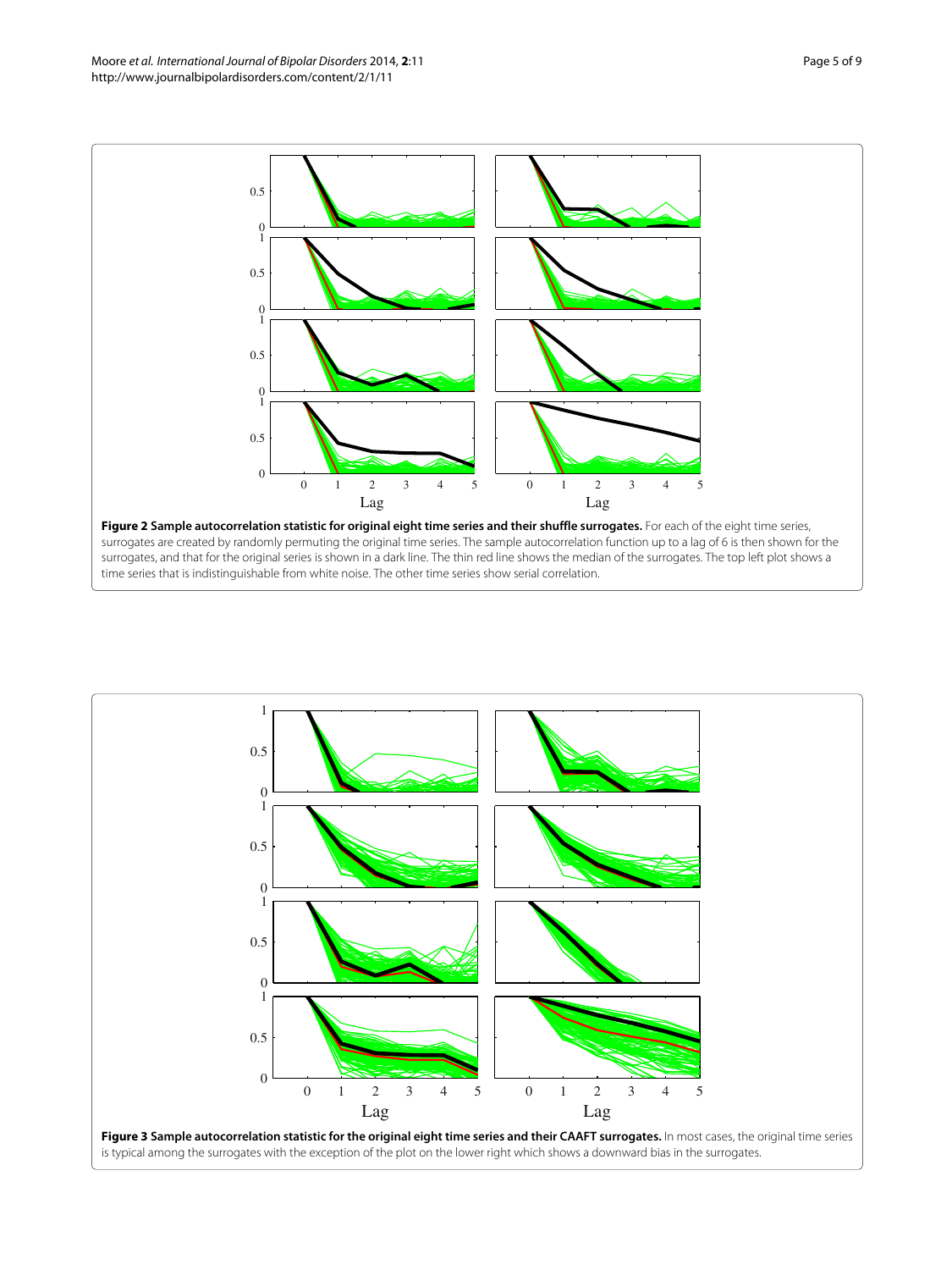

<span id="page-5-0"></span>Figure [5](#page-6-0) shows the  $Q$  statistic values for the surrogates shown as a histogram and the statistic for the original series shown as a dark line. There is no general evidence of time asymmetry in the patients' time series, again with the exception of the series shown on the bottom right.

#### **Forecasting**

In this section, we apply both linear and nonlinear forecast methods to the data in order to compare the accuracy of different methods. In this way, we aim to gain some insight into the dynamics of the generating process and to evaluate the forecast methods for this application. We apply several different linear and nonlinear forecasting methods, whose details are given in Additional file [1:](#page-7-15) Section II.

Table [3](#page-6-1) shows the out-of-sample forecast results using linear and nonlinear time series methods. The methods are persistence *PST*, simple exponential smoothing *SES*, autoregression *AR1* and *AR2*, Gaussian process regression *MAT2*, locally constant prediction *LCP* and local linear prediction *LLP*. There is little difference in accuracy between the forecasting methods. The range in error between the most and least accurate methods is less than 0.5 of a rating unit. A Deibold-Mariono test (Diebold and Mariano [2002\)](#page-7-20) shows that for half the patients, none of the methods, including nonlinear methods, has more predictive accuracy than persistence forecasting. Full details of the test and results are given in Additional file [1:](#page-7-15) Section III.

# **Discussion**

These results show that the eight depression time series used in this study cannot be distinguished from their linear surrogates using nonlinear and linear in-sample forecasting methods. This result contrasts with the claim in Bonsall et al. [\(2012\)](#page-7-1) that weekly time series from patients with bipolar disorder are described better by nonlinear than linear processes. Could the divergence between the studies be a result of selection: that is, that the Bonsall et al. study tended to select nonlinear series while this study selected linear series? An earlier paper (Moore et al. [2012\)](#page-7-12) reported the prediction error for 100 patients from the same monitoring scheme used by both Bonsall et al. and this study. For 100 patients, the interquartile range of prediction errors (SES) is between 2 and 4 in units of the QIDS rating scale. It can be seen that the most of the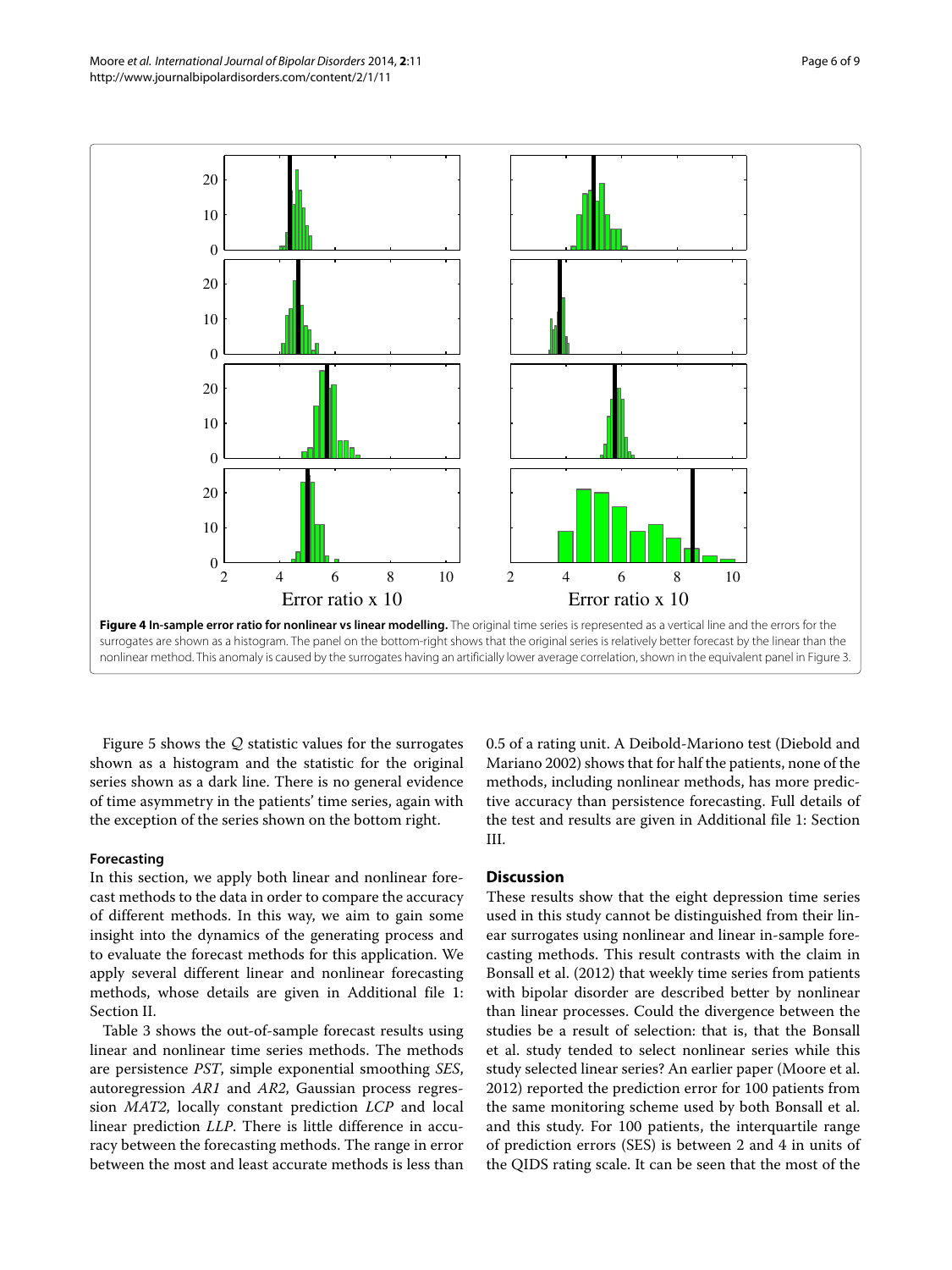

<span id="page-6-0"></span>results in Table [3](#page-6-1) lie within this range. Further, the median RMSE forecast value over 100 patients is 2.7 (0.1 normalised) and the median error in Table [3](#page-6-1) is 2.65 (0.1). The median forecast errors in Bonsall et al. are reported as 5.7 (0.21) for the stable group and 4.1 (0.15) for the unstable group (Bonsall et al. [2012,](#page-7-1) Data supplement). We note that the data set used in the present study might not be directly comparable with that used by Bonsall et al.: for example, the time series lengths are unlikely to be the same in each

<span id="page-6-1"></span>**Table 3 Out-of-sample forecast error (RMSE) for each of the eight time series used in the study**

| Time series | <b>PST</b> | <b>SES</b> | AR1  | AR <sub>2</sub> | MAT <sub>2</sub> | <b>LCP</b> | <b>LLP</b> |
|-------------|------------|------------|------|-----------------|------------------|------------|------------|
| 1           | 3.51       | 2.68       | 2.63 | 2.66            | 2.70             | 2.62       | 2.81       |
| 2           | 2.28       | 2.08       | 1.88 | 1.87            | 1.83             | 1.85       | 1.91       |
| 3           | 4.12       | 4.11       | 3.52 | 3.55            | 3.68             | 3.74       | 3.62       |
| 4           | 5.08       | 6.56       | 5.15 | 5.24            | 4.88             | 5.51       | 5.09       |
| 5           | 2.77       | 2.23       | 2.18 | 2.21            | 2.17             | 2.12       | 2.26       |
| 6           | 2.61       | 2.61       | 2.49 | 2.41            | 2.45             | 2.89       | 2.43       |
| 7           | 3.27       | 2.71       | 2.72 | 2.63            | 2.65             | 2.71       | 2.70       |
| 8           | 1.59       | 1.59       | 1.53 | 1.59            | 1.60             | 1.70       | 1.53       |
| Mean        | 3.16       | 3.07       | 2.76 | 2.77            | 2.75             | 2.89       | 2.79       |
| Median      | 3.02       | 2.65       | 2.56 | 2.52            | 2.55             | 2.67       | 2.57       |

set. However, for the reasons given earlier in this paper, we suggest that high prediction errors in Bonsall et al. arise from the analysis rather than the selection of time series.

The question remains as to what kind of stochastic process best describes the weekly data. The relatively better performance of the linear methods suggests a low-order autoregressive process or a random walk plus noise model (Chatfield [2002,](#page-7-21) S2.5.5), for which simple exponential smoothing is optimal (Chatfield [2002,](#page-7-21) S4.3.1). However, the identification of system dynamics, which might be high dimensional and include unobserved environmental influences would be difficult using the data available.

# **Limitations**

The sample of 8 patients is small in comparison with the starting set of 93 patients. The reason for the small sample size is that patients must return at least 100 ratings with fewer than 5 missing values, and the time series must be stationary: these constraints cannot easily be relaxed without compromising the analysis. However, the small sample limits how far any general inferences about dynamics of mood in bipolar disorder. Another limitation is the use of weekly data: if mood is varying over a period of days, then information about the mood dynamics is lost. Since mood telemonitoring is a relatively new technique, which relies on action by the patient, there may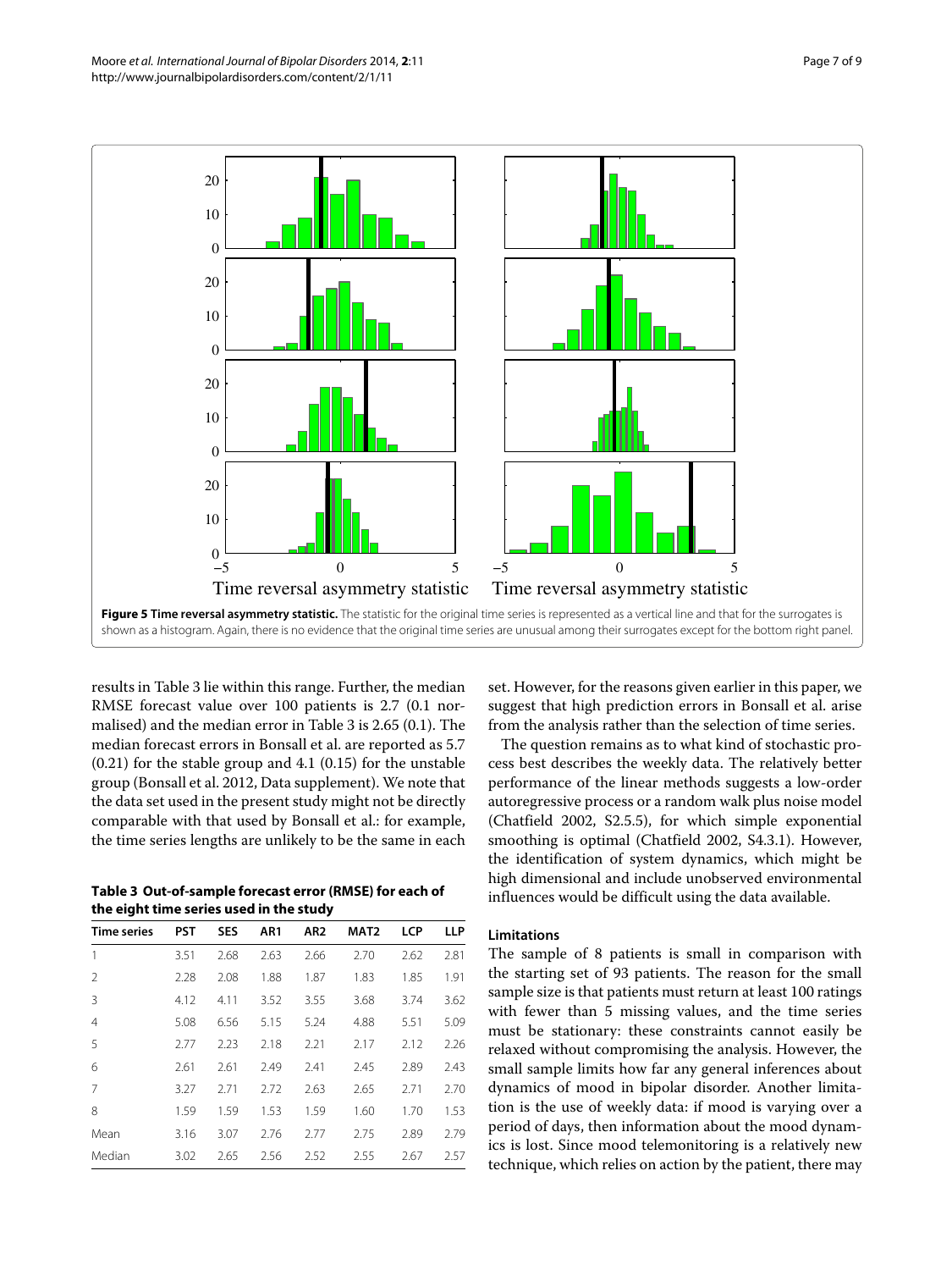also be issues relating to missing or lost data. For example, Moore et al. [\(2013\)](#page-8-5) found that uniformity of response is negatively correlated with the standard deviation of sleep ratings. This finding reveals a potential selection bias in the current study because the eight patients are selected for having fewer than five missing values, which implies a high uniformity of response. So the selected patients will all have a relatively low standard deviation of sleep ratings compared with a larger sample, but the effect, if any, on the results is unknown. Finally, the lack of control data on individuals without bipolar disorder does mean that results cannot be used to find distinguishing features of mood in the disorder.

# **Conclusions**

We have found that the depression time series cannot be distinguished from their surrogates generated from a linear process when comparing the respective test statistics. These results can mean that either (1) the original series have linear dynamics, (2) the test statistics for distinguishing linear from nonlinear behaviour do not have the power to detect the kind of nonlinearity present or (3) the process is nonlinear but the sampling is inadequate or the time series are too short to represent the dynamics. It is uncertain which hypothesis is to be preferred, but it would be worthwhile repeating the analysis on longer, more frequently sampled data. We note that the sample of eight patients is small, which limits how far any general inferences about dynamics of mood in bipolar disorder. On the current evidence, though, there is no reason to claim for any nonlinearity in mood time series that we examined.

#### **Endnote**

aThese patients were separate from those discussed in this study.

# **Additional file**

<span id="page-7-15"></span>**[Additional file 1:](http://www.journalbipolardisorders.com/content/supplementary/s40345-014-0011-z-S1.pdf) Electronic supplementary material.** PDF file providing details of **(I)** data selection procedure, **(II)** forecasting methods and **(III)** Diebold-Mariono test results.

#### **Competing interests**

The authors declare that they have no competing interests.

#### **Authors' contributions**

PM carried out the research and prepared the paper. ML provided guidance on the analysis. PMcS proposed the surrogate data analyses and test statistics. JG and GG provided patient data and collaborated on the research. All authors read and approved the final manuscript.

#### **Acknowledgements**

This article presents independent research funded by the NIHR under its Programme Grants for Applied Research Programme (Grant Reference Number RP-PG-0108-10087). The views expressed in this publication are those of the authors and not necessarily those of the NHS, the NIHR or the Department of Health.

#### **Author details**

<sup>1</sup> Mathematical Institute, University of Oxford, Woodstock Road, Oxford OX2 6GG, UK. <sup>2</sup> Aston University, Birmingham B4 7ET, UK. <sup>3</sup> School of Geography and the Environment, University of Oxford, South Parks Road, Oxford OX1 3QY, UK. 4Department of Psychiatry, University of Oxford, Oxford OX3 7JX, UK.

#### Received: 7 March 2014 Accepted: 2 July 2014 Published online: 03 September 2014

#### **References**

- <span id="page-7-14"></span>American Psychiatric Association (2000) Diagnostic and statistical manual of mental disorders: DSM- IV-TR. American Psychiatric Association, Washington, DC.
- <span id="page-7-7"></span>Bauer M, Glenn T, Alda M, Grof P, Sagduyu K, Bauer R, Lewitzka U, Whybrow P (2011) Comparison of pre-episode and pre-remission states using mood ratings from patients with bipolar disorder. Pharmacopsychiatry 44(S 01):49–53
- <span id="page-7-1"></span>Bonsall MB, Wallace-Hadrill SMA, Geddes JR, Goodwin GM, Holmes EA (2012) Nonlinear time-series approaches in characterizing mood stability and mood instability in bipolar disorder. Proc R Soc B: Biol Sci 279(1730):916–924
- <span id="page-7-13"></span>Bopp JM, Miklowitz DJ, Goodwin GM, Stevens W, Rendell JM, Geddes JR (2010) The longitudinal course of bipolar disorder as revealed through weekly text messaging: a feasibility study, text message mood charting. Bipolar Disord 12(3):327–334. doi:10.1111/j.1399-5618.2010.00807.x
- <span id="page-7-21"></span>Chatfield C (2002) Time-series Forecasting. Chapman and Hall/CRC, Boca Raton, London
- <span id="page-7-2"></span>Daugherty D, Roque-Urrea T, Urrea-Roque J, Troyer J, Wirkus S, Porter MA (2009) Mathematical models of bipolar disorder. Commun Nonlinear Sci Numerical Simul 14(7):2897–2908. doi:10.1016/j.cnsns.2008.10.027
- <span id="page-7-20"></span>Diebold FX, Mariano RS (2002) Comparing predictive accuracy. J Bus & Econ Stat 20(1):253–263
- <span id="page-7-3"></span>Frank TD (2013) A limit cycle oscillator model for cycling mood variations of bipolar disorder patients derived from cellular biochemical reaction equations. Commun Nonlinear Sci Numerical Simul 18(8):2107–2119
- <span id="page-7-6"></span>Glenn T, Whybrow PC, Rasgon N, Grof P, Alda M, Baethge C, Bauer M (2006) Approximate entropy of self-reported mood prior to episodes in bipolar disorder. Bipolar Disord 8(5p1):424–429. doi:10.1111/j.1399-5618.2006. 00373.x
- <span id="page-7-0"></span>Gottschalk A, Bauer MS, Whybrow PC (1995) Evidence of chaotic mood variation in bipolar disorder. Arch Gen Psychiatry 52(11):947–959. doi:10.1001/archpsyc.1995.03950230061009
- <span id="page-7-9"></span>Gottschalk, A, Bauer MS, Whybrow PC (1998) Low-dimensional chaos in bipolar disorder? Arch Gen Psychiatry 55(3):275–276. doi:10.1001/archpsyc.55.3.275
- <span id="page-7-11"></span>Holmes EA, Deeprose C, Fairburn CG, Wallace-Hadrill S, Bonsall MB, Geddes JR, Goodwin GM (2011) Mood stability versus mood instability in bipolar disorder: a possible role for emotional mental imagery. Behav Res Ther 49(10):707–713
- <span id="page-7-19"></span>Hegger R, Kantz H, Schreiber T (1999) Practical implementation of nonlinear time series methods: the TISEAN package. Chaos: Interdiscip J Nonlinear Sci 9(2):413–435
- <span id="page-7-4"></span>Judd LL (2002) The long-term natural history of the weekly symptomatic status of bipolar I disorder. Arch Gen Psychiatry 59(6):530–537. doi:10.1001/ archpsyc.59.6.530
- <span id="page-7-5"></span>Judd LL, Akiskal HS, Schettler PJ, Coryell W, Endicott J, Maser JD, Solomon DA, Leon AC, Keller MB (2003) A prospective investigation of the natural history of the long-term weekly symptomatic status of bipolar II disorder 60(3):261–269
- <span id="page-7-17"></span>Kantz H, Schreiber T (2004) Nonlinear time series analysis. 2nd edn. Cambridge University Press, Cambridge
- <span id="page-7-8"></span>Krystal AD (1998) Low-dimensional chaos in bipolar disorder? Arch Gen Psychiatry 55(3):275–276. doi:10.1001/archpsyc.55.3.275
- <span id="page-7-18"></span>Kugiumtzis D (2000) Surrogate data test for nonlinearity including nonmonotonic transforms. Phys Rev E 62(1):25–28
- <span id="page-7-16"></span>Lu Z-QJ (2004) Modelling and forecasting financial data: techniques of nonlinear dynamics. Technometrics 46(1):116–117
- <span id="page-7-10"></span>McSharry PE (2005) The danger of wishing for chaos. Nonlinear Dynamics Psychol Life Sci 9(4):375–397
- <span id="page-7-12"></span>Moore PJ, Little MA, McSharry PE, Geddes JR, Goodwin GM (2012) Forecasting depression in bipolar disorder. IEEE Trans Biomed Eng 59(10):2801–2807